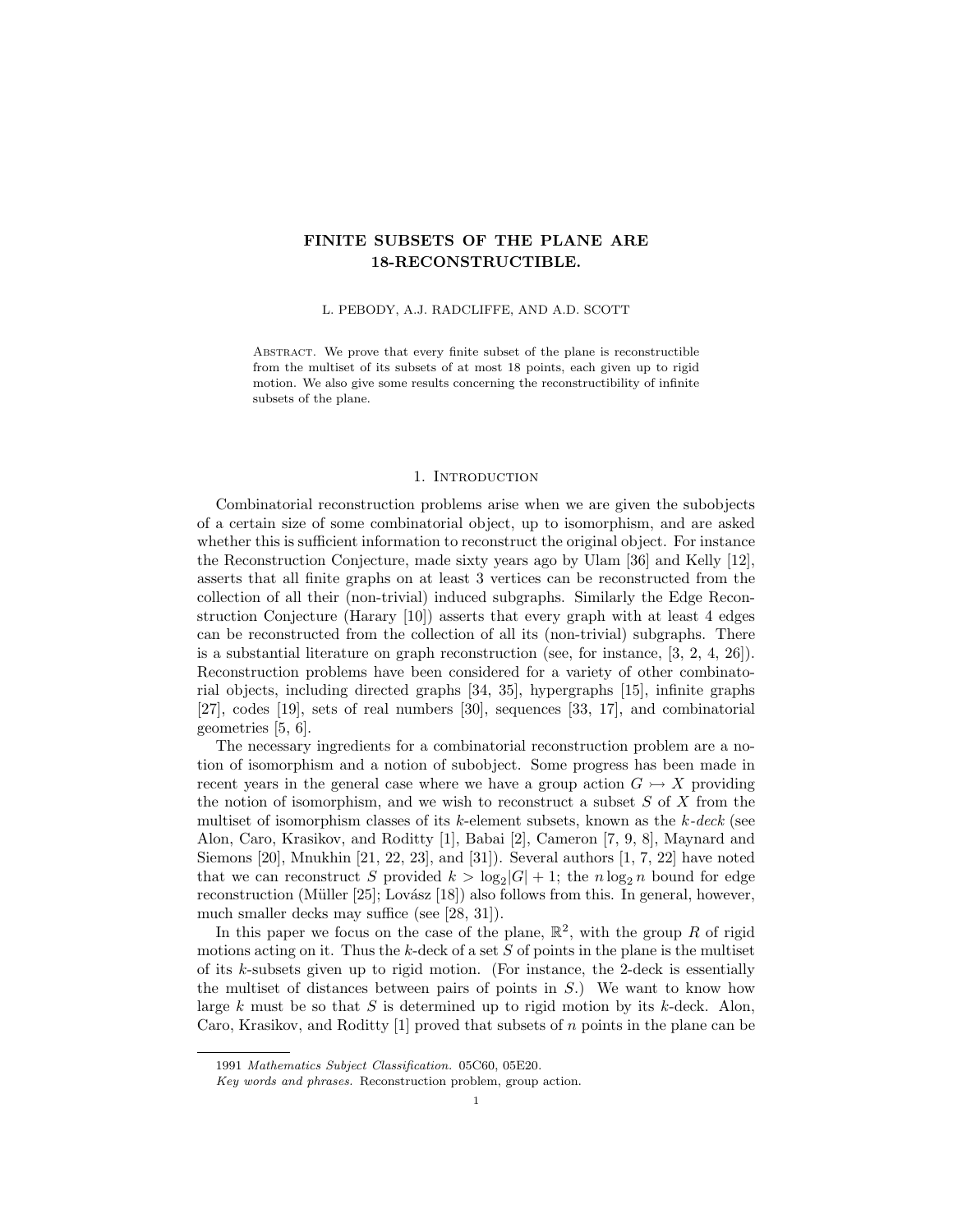reconstructed from their  $(\log_2 n + 1)$ -decks. Our first aim in this paper is to prove that every finite subset of the plane can be reconstructed from its 18-deck.

We begin by considering sets of points in the plane together with an "orientation", which leads naturally to the problem of reconstructing finite subsets of the circle  $\mathbb{T} = \mathbb{R}/\mathbb{Z}$ . It is crucial to our approach that finite subsets of  $\mathbb{T}$  are reconstructible from bounded decks, under the action of T on itself by translation. This in turn is proved by considering the circle as a limit (in an appropriate sense) of the groups  $\mathbb{Z}_n$  for n large. Alon, Caro, Krasikov and Roditty [1] proved that if  $\mathbb{Z}_n$  acts on itself then arbitrary subsets S are reconstructible from their  $(\log_2 n + 1)$ -decks (see also Mnukhin [22, 24]). Radcliffe and Scott [29] improved their bound substantially in the case of  $\mathbb{Z}_n$  acting on itself. Using a Fourier analytic approach, they showed (among other results) that if S is a finite multiset in  $Z_p$  and p is prime then S is reconstructible from its 3-deck. Using more refined Fourier analytic arguments, Pebody [28] proved the following result."

**Theorem 1.** If S is a finite multiset of elements of  $\mathbb{Z}_n$  then S can be reconstructed from its 6-deck.

In fact Pebody proved rather more, computing for every abelian group A the minimum  $k$  (as a function of  $A$ ) for which all multisets in  $A$  are  $k$ -reconstructible.

In this paper we prove first that finite subsets of  $\mathbb T$  are reconstructible from their 6-decks and then that finite subsets of the plane  $\mathbb{R}^2$ , under the action of the group  $R$  of rigid motions, are reconstructible from their 18-decks. Our proof for the plane works by reducing the problem of reconstructing a set up to the action of the group of rigid motions to that of reconstructing it up to the action of the group of translations. This requires us to reconstruct the orientations of the sets in an appropriately sized deck. The technique which allows us to do this we the method of "features", and we present it in Section 2, in a quite general form, before proving our results on finite subsets of  $\mathbb T$  and  $\mathbb R^2$  in Section 3. It turns out that we can use this approach in another, slightly different situation, and in Section 4 prove some results concerning the reconstructibility of infinite subsets of the plane.

1.1. Definitions. In the following we suppose that a group action  $G \rightarrow X$  has been specified. We write the group action generically as  $(g, x) \mapsto g.x$ . We shall most often be dealing with the group R of rigid motions of the plane acting on  $\mathbb{R}^2$ , in which case we shall usually think of the elements of  $R$  as functions mapping the plane to itself, and write the action as function application. A rigid motion of the plane is an affine isometry preserving orientation. For notation and terminology, see \*\*\*. We will always assume that  $G \rightarrow X$  is transitive.

An essential part of our approach to reconstructing subsets of the plane is to consider the more general problem of reconstructing multisets of points in the plane, where each point is allowed to have finite multiplicity. This should not be too surprising since [29] and [28] both proceed by proving results concerning the action of  $\mathbb{Z}_n$  on the group ring  $\mathbb{Q} \mathbb{Z}_n$ .

**Definition 1.** Formally, a multiset S in X with finite multiplicities is a function  $m_S : X \to \{0, 1, 2, \ldots\}.$  We say that  $m_S(x)$  is the *multiplicity* of x in S, and define the support of S to be the set  $supp(S) = \{x \in X : m_S(x) > 0\}$ . The size of S is  $|S| = \sum_{x \in X} m_S(x)$ . We shall often refer to a multiset in X of finite size as a configuration. We write  $\mathcal{M}(X)$  for the collection of all finite multisets in X.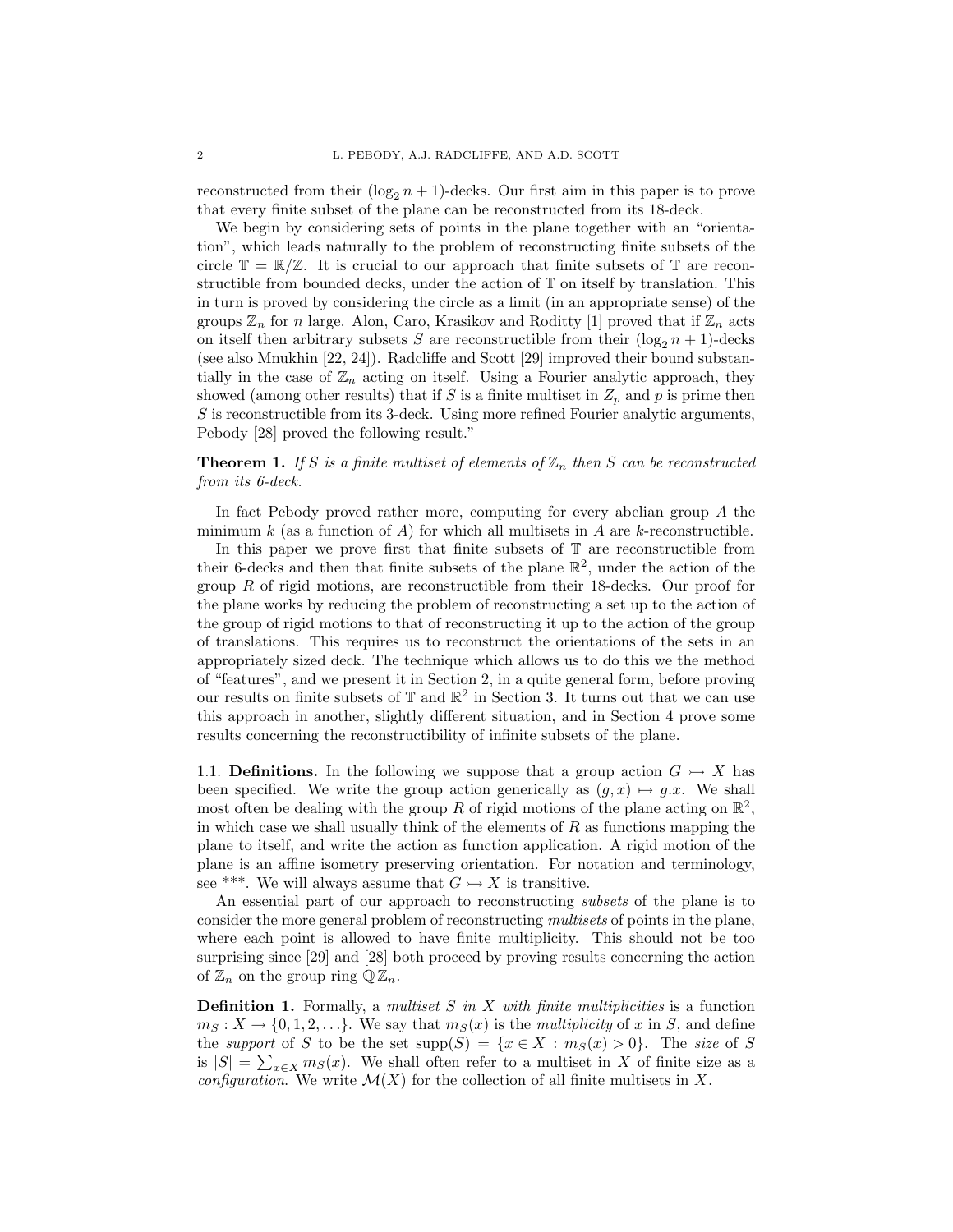A multiset K is *contained* in a multiset S if  $m_K(x) \leq m_S(x)$  for all  $x \in X$ . The power set  $\mathcal{P}(S)$  of S is the multiset in which each  $K \subset S$  has multiplicity  $\prod_{x\in \text{supp}(K)} \binom{m_S(x)}{m_K(x)}$ ; we write  $\mathcal{P}_r(S) = \{A \in \mathcal{P}(S) : |A| = r\}$ . With this convention the size of  $\mathcal{P}(S)$  is  $2^{|S|}$ , and  $|\mathcal{P}_r(S)| = \binom{|S|}{r}$ .

We shall have to consider two different notions of union. The multiset union of a collection S of multisets (or sets) is the multiset  $\bigoplus_{S\in\mathcal{S}}S$  in which each  $x\in X$ has multiplicity  $\sum_{S \in \mathcal{S}} m_S(x)$ . The set union  $\bigcup_{S \in \mathcal{S}} S$  gives to each  $x \in X$  the multiplicity max $s \in S$  ms(x).

**Definition 2.** Given two multisets  $S, T$  in X we say that they are *isomorphic*, and write  $S \simeq T$ , if there exists  $g \in G$  such that  $g.S = T$ . The collection of all multisets in X isomorphic to S is the *isomorphism class* of S, written  $[S]_G$  (or simply  $[S]$  if the group action is sufficiently clear).

**Definition 3.** If S is a multiset in X then the  $k$ -deck of S is the multiset

$$
D_k(S) = \{ [K]_G : K \in \mathcal{P}(S), |K| \le k \}.
$$

Note that  $K \subset S$  might well arise multiple times as a subset of S: to be precise, K arises  $\prod_{x \in \text{supp}(K)} {m_S(x) \choose m_K(x)}$  times. Thus, for  $|K| \leq k$ , the multiset  $D_k(S)$  gives the cardinality of the collection of multisets in  $P(S)$  belonging to a fixed isomorphism class [K]. We write  $m_S([K])$  for the multiplicity  $m_{D_k(S)}([K])$ . In some cases we will want to emphasize the particular group action, in which case we will write  $D_k(G \rightarrow S)$ . The entire collection of isomorphism classes of finite subsets of S we will call the  $( $\omega$ )-deck of S, written  $D(S) = \{ [K] : K \in \mathcal{P}(S), |K| < \infty \}.$$ 

We remark that the  $k$ -deck is often defined in terms of the subsets of  $S$  of size exactly k. However the two definitions are easily seen to be equivalent here for  $\infty$ |S| ≥ k, by a variant of Kelly's Lemma [13]. (Further discussion can be found in [32].)

**Definition 4.** We say that a multiset S in X is reconstructible from its  $k$ -deck (or k-reconstructible) if every T in X with the same k-deck as S is, in fact, isomorphic to S. Similarly, if  $f : \mathcal{M}(X) \to Y$  is an arbitrary function then we say  $f(S)$  is k-reconstructible if  $D_k(T) = D_k(S) \Rightarrow f(T) = f(S)$ . More generally we say that  $f: \mathcal{M}(X) \to Y$  is k-reconstructible if  $f(S)$  is k-reconstructible for all finite multisets  $S$  in X. This is equivalent to saying that f is reconstructible iff it factors through the map  $S \mapsto D_k(S)$ . Note that if f is k-reconstructible it must depend only on  $[S]$ , since  $D_k(S)$  does. We will say that *(finite) multisets in X are reconstructible* from their k-decks if the function  $S \mapsto [S]_G$  on  $\mathcal{M}(X)$  is k-reconstructible (in other words, finite multisets can be identified up to isomorphism from their k-decks).

#### 2. The method of features

In this section we present a method central to our results in this paper; the method of features. We show that from an appropriately sized deck of  $G \rightarrow S$  we can reconstruct the k-deck of any collection of features naturally associated with configurations lying in S. To make this clearer let us give an example that we will use later.

**Example 5.** We would like to associate to a configuration C in  $\mathbb{R}^2$  a direction. This requires us to distinguish two points of C to use to define a reference line, whose direction we will call the *direction of C*. Thus we are led naturally to the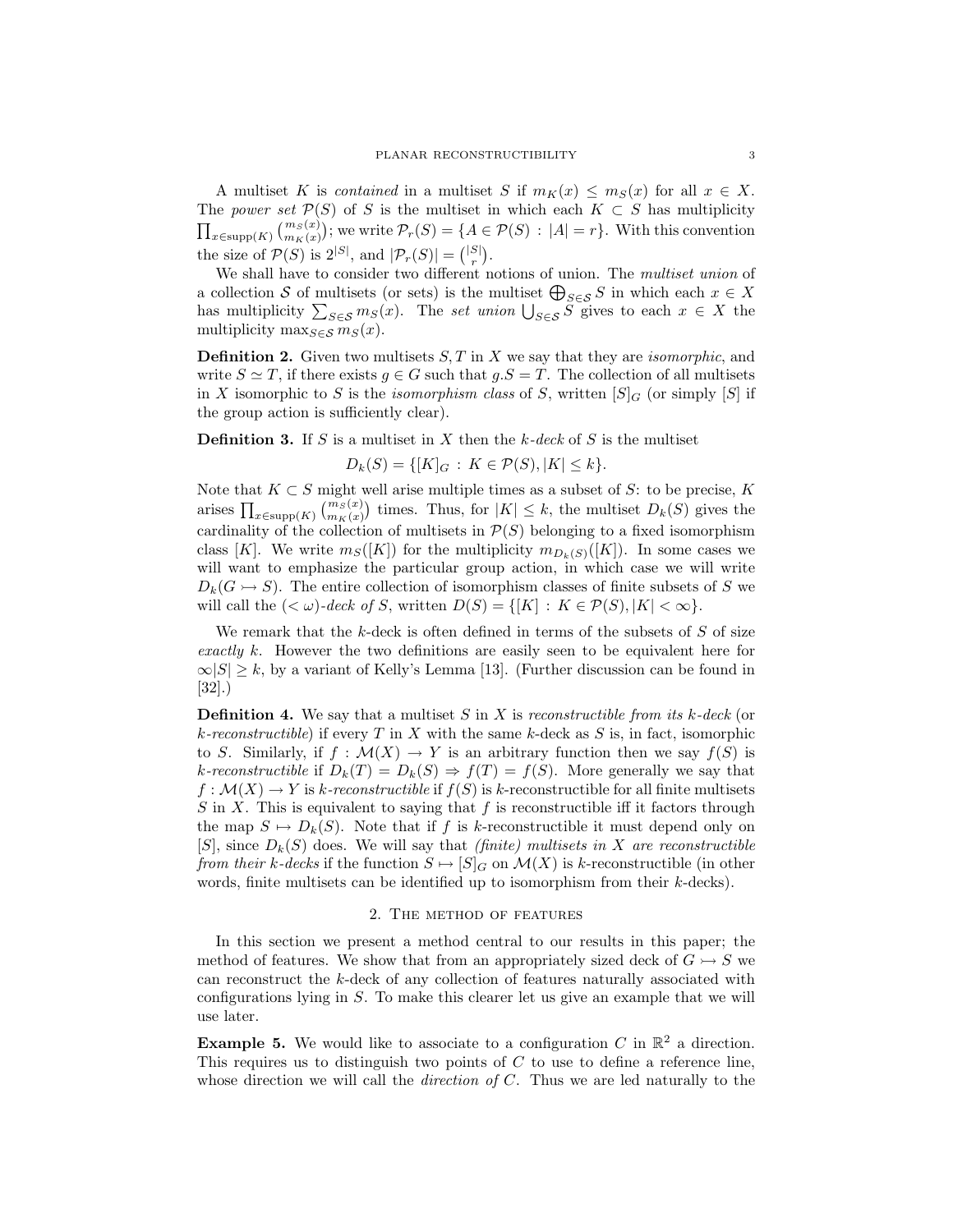notion of an oriented configuration: an *oriented configuration* is a triple  $\langle C, x, y \rangle$ consisting of a finite multiset C in  $\mathbb{R}^2$  together with points  $x, y \in \text{supp}(C)$  with  $x \neq y$ .

With the example of oriented configurations in mind we describe the general formalism we will use.

**Definition 6.** A configuration style is a finite sequence  $a = (a_1, a_2, \ldots, a_r)$  of positive integers. A coloured configuration in style a is a pair  $\langle C, c \rangle$  consisting of a finite multiset C in X and a colouring  $c: \text{supp}(C) \to \{0, 1, \ldots, r\}$  such that  $|c^{-1}(i)| = a_i$ for  $i = 1, 2, \ldots, r$ . There is a natural action of G on coloured configurations, where  $g(x, c) = \langle g.c, c \circ g^{-1} \rangle$ . Two coloured configurations  $\langle C, c \rangle$  and  $\langle C', c' \rangle$  are therefore *isomorphic* if there exists  $g \in G$  such that  $g.C = C'$  and  $c'(g.x) = c(x)$  for all  $x \in C$ . As usual we write  $[\langle C, c \rangle]_G$  for the isomorphism class of  $\langle C, c \rangle$  under the action of G. The size of a coloured configuration  $\langle C, c \rangle$  is simply the size of C. We write  $C_a$  for the collection of all coloured configurations in style  $a$ . We say that  $\langle C, c \rangle$  is an a-coloured configuration in S if c is an a-colouring of C and  $C \subset S$ .

**Example 7.** We define a *pointed configuration*  $\langle C, x \rangle$  to be a coloured configuration in style  $(1)$ , that is, a finite multiset C together with one distinguished element  $x \in \text{supp}(C)$ , which has colour 1. An oriented configuration is, similarly, a coloured configuration in style  $(1, 1)$ . The colouring picks out two distinguished elements of  $supp(C)$ , the first, x, having colour 1 and the second, y, having colour 2.

Now we turn to the central reason for discussing coloured configurations. We want to talk about a "feature" of a coloured configuration, and, eventually, to be able to reconstruct the set of all such features associated with particular classes of configurations. (Recall the example of the direction of an oriented configuration.) Since these features are also the object of a reconstruction problem we insist that there be a group  $H$  acting on the features and that isomorphic coloured configurations have isomorphic features.

**Definition 8.** Given group actions  $G \rightarrow X$  and  $H \rightarrow Y$  we define an H-feature of a-coloured configurations in X to be a function  $f: \mathcal{C}_a \to Y$  on coloured configurations together with a homomorphism  $\phi : G \to H$  such that  $f(g, \langle C, c \rangle) =$  $\phi(g) \cdot f(\langle C, c \rangle)$  for all  $\langle C, c \rangle$  and g. In other words isomorphic configurations have isomorphic features, and moreover the isomorphism is chosen in a uniform way.

**Definition 9.** Let  $\mathcal C$  be a set of isomorphism classes of a-coloured configurations. The  $C$ -list of  $S$  is

 $L_{\mathcal{C}}(S) = \{ \langle C, c \rangle : C \in \mathcal{P}(S), c \text{ an } a\text{-colouring of } C, [\langle C, c \rangle]_G \in \mathcal{C} \}.$ 

If f is an H-feature of such configurations then the C-feature set of S is the multiset

$$
F_{f,C}(S) = \{ f(\langle C, c \rangle) : \langle C, c \rangle \in L_C(S) \}.
$$

**Example 10.** Given an oriented configuration  $\langle C, x, y \rangle$  we can associate with it the direction of the directed line segment from  $x$  to  $y$ . We consider this direction as an element of the circle group  $\mathbb{T} = \mathbb{R}/\mathbb{Z}$ . This is a T-feature, with associated homomorphism mapping  $g \in R$ , the group of rigid motions, to  $\theta + \mathbb{Z}$  where  $2\pi\theta$  is the common angle through which all line segments rotate under the action of g. So if we let  $\mathcal C$  consist only of the equivalence class of oriented configurations containing two points at distance 1 apart, then the  $C$ -list of  $S$  is the collection of all ordered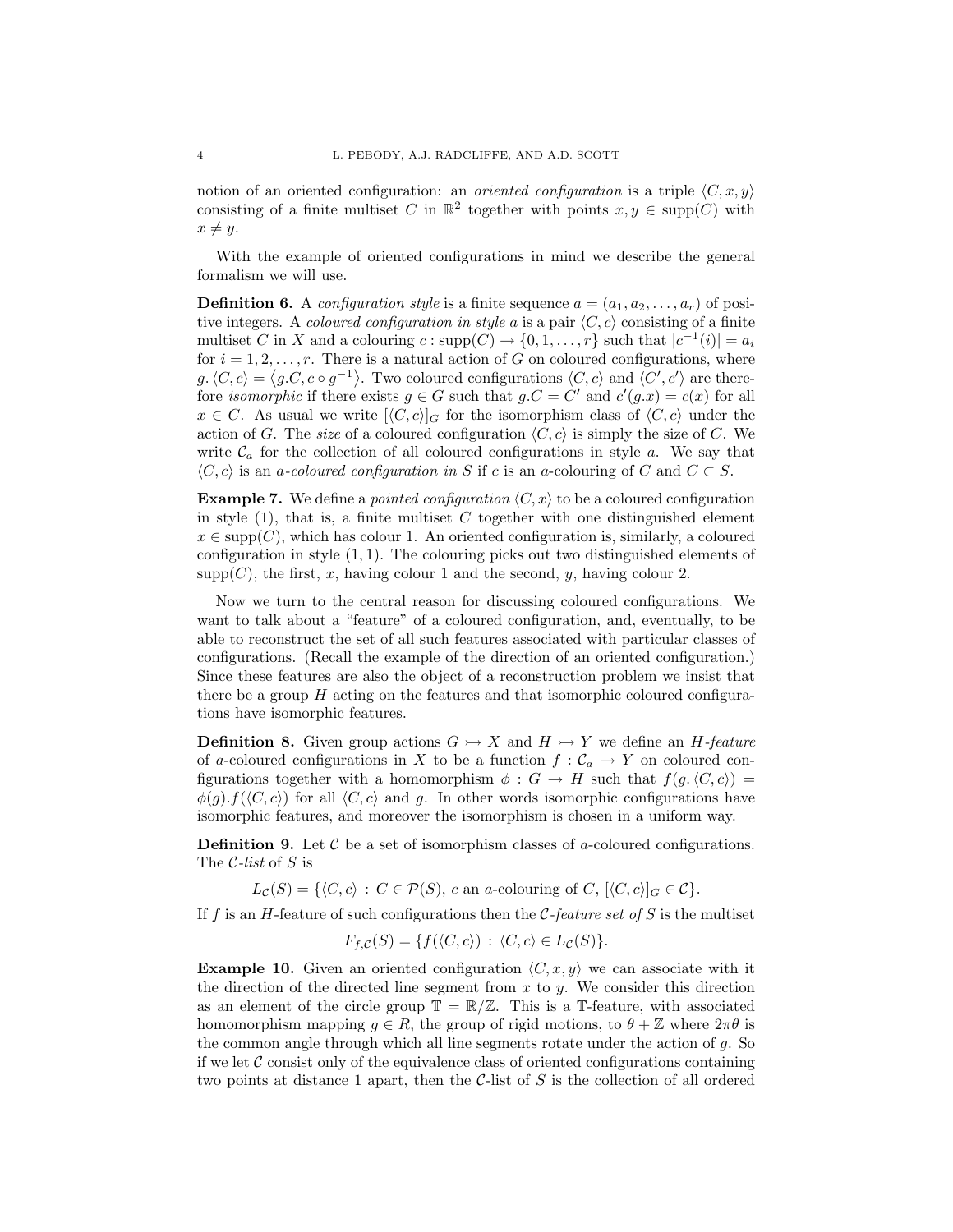pairs of points in  $S$  at distance 1 apart, and the feature set of  $S$  is the multiset of all directions of these line segments.

**Remark 11.** Note that the C-list of S, and hence the C-feature set F of S are not isomorphism invariants, so there is no hope that we will literally be able to reconstruct them. What we hope is that the isomorphism class  $[F]_H$  of the feature set will be reconstructible.

Now are now ready for the first theorem of the section. Where unambiguous we shall suppress the qualifiers in  $H$ -feature, a-coloured configuration, and  $C$ -feature set.

**Theorem 2** (Feature Theorem). Let f be a feature of coloured configurations (with associated homomorphism  $\phi$ ), C a set of isomorphism classes of coloured configurations, each of size at most m, and S a multiset in X. Set  $F = F_{f,C}(S)$ , the feature set of S. Then the k-deck of  $H \rightarrow F$  is reconstructible from the mk-deck of  $G \rightarrow S$ . In particular if multisets in Y are reconstructible from their k-decks then  $[F]_H$  is reconstructible from the mk-deck of S.

*Proof.* Note first that there is a natural bijection between the feature set  $F$  and the C-list  $L = L<sub>C</sub>(S)$ . Thus there is also a natural bijection between  $\mathcal{P}_r(F)$  and the collections  $\{ \langle C_i, c_i \rangle : i = 1, 2, ..., r \} \in \mathcal{P}_r(L)$ . We will partition  $\mathcal{P}_r(L)$  according to the set union (of multisets)  $C = \bigcup_{i=1}^{r} C_i$ : note that a given C may arise in many different ways. For a configuration  $\tilde{C}$  in X we say that a C-splitting of C is a representation of C as a set union  $C = \bigcup_{i=1}^{r} C_i$  together with a-colourings  $c_i$  for the  $C_i$  such that  $[\langle C_i, c_i \rangle]_G \in \mathcal{C}$  for  $i = 1, 2, \dots, r$ . We can then write

 $f(C) = \{ \{ f(\langle C_i, c_i \rangle) \}_{1}^r : \{ \langle C_i, c_i \rangle \}_{1}^r$  is a C-splitting of C}.

We obtain the multiset identity

$$
\bigoplus_{i\leq k} \mathcal{P}_i(F) = \bigoplus_{\substack{C\in\mathcal{P}(S)\\|C|\leq mk}} f(C),
$$

and hence

$$
(1) \qquad D_k(H \rightarrow F) = \left\{ [K]_H : K \in \bigoplus_{i \leq k} \mathcal{P}_i(F) \right\} = \bigoplus_{\substack{C \in \mathcal{P}(S) \\ |C| \leq m k}} \{ [L]_H : L \in f(C) \}.
$$

The last, crucial, observation is that the multiset of isomorphism classes

 ${[L]_H : L \in f(C)}$ 

is reconstructible from  $[C]_G$ . To see this note that if  $D \simeq C$ , with say  $g.C = D$ , then the C-splittings of C are isomorphic to the C-splittings of D: if  $C = \bigcup_{1}^{k} C_i$  and  $c_i$ are appropriate colourings then we set  $D_i = g.C_i$  with colourings  $d_i(x) = c_i(g^{-1}x)$ for all  $x \in D_i$ . The set of features arising from  $\{\langle D_i, d_i \rangle\}_1^k$  is isomorphic to that arising from  $\{\langle C_i, c_i \rangle\}_{1}^k$  because we have

$$
\{f(\langle D_i, d_i \rangle)\} = \{f(g \cdot \langle C_i, c_i \rangle)\}
$$
  
= 
$$
\{\phi(g).f(\langle C_i, c_i \rangle)\}
$$
  
= 
$$
\phi(g). \{f(\langle C_i, c_i \rangle)\}.
$$

Thus, by (1),  $D_k(F)$  depends only on the collection of all isomorphism classes of elements of  $\mathcal{P}(S)$  of size at most mk, which is the mk-deck of  $G \rightarrow S$ . П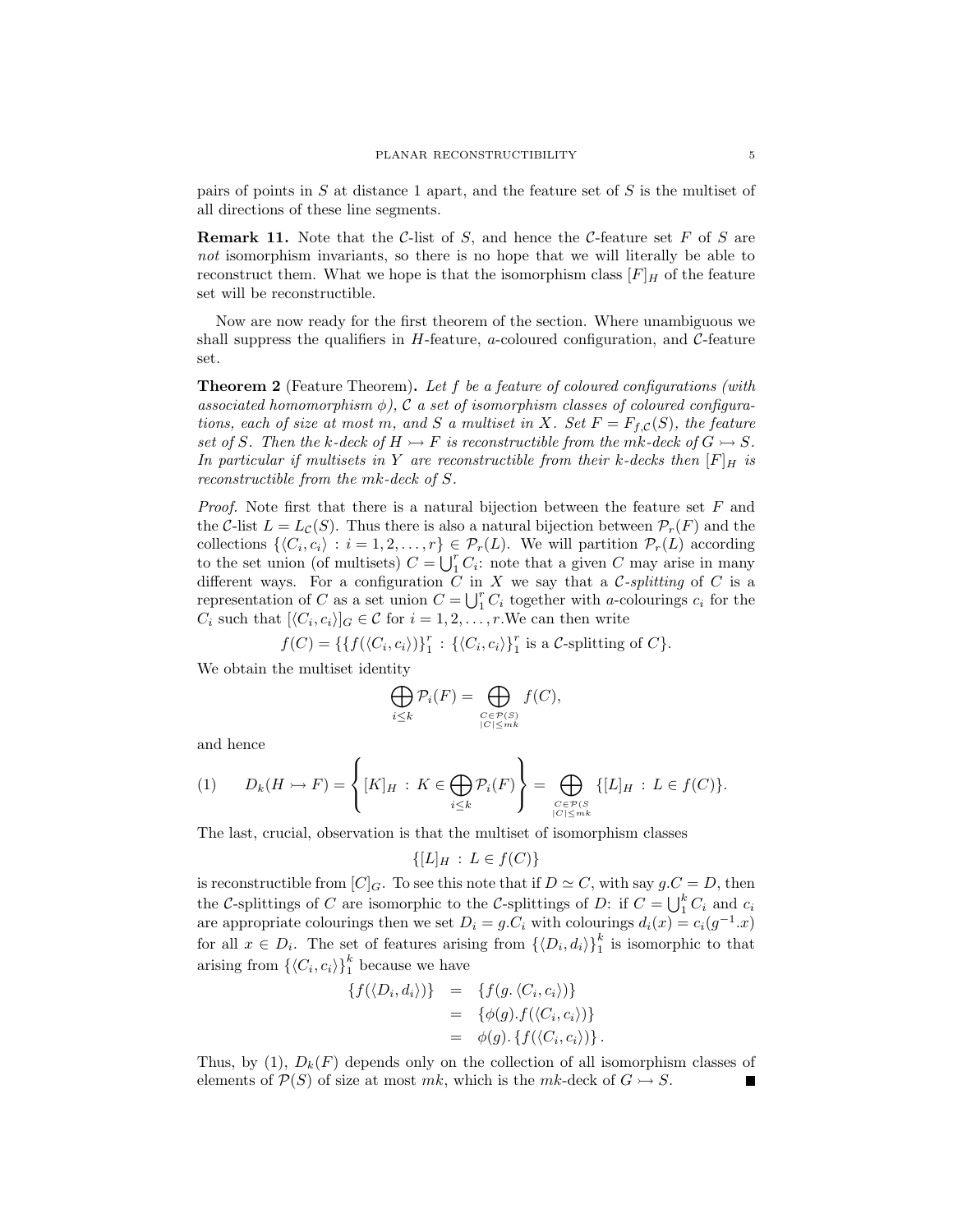We will use the method of features both directly and via the "certification lemma" below. The certification lemma applies to the situation in which S might be infinite, and shows that if some subset  $P$  of  $S$  can be picked out by a property which can be determined from examining small configurations then we can reconstruct the decks of P from (larger) decks of S.

**Definition 12.** Recall that if C is a finite multiset of points in X and  $x \in \text{supp}(C)$ then we call the pair  $\langle C, x \rangle$  a pointed configuration. Let S be a multiset in X and let  $P$  be a subset of  $S$ . We say that  $P$  has a *certificate of size*  $m$  if there exists a set  $\mathcal C$  of isomorphism classes of pointed configurations, each of size at most  $m$ , such that P is exactly the set of points in S "pointed at" by elements of C. To be precise, we require

$$
P = \{ y \in S : \exists C \subset S, y \in \text{supp}(C) \text{ such that } [\langle C, y \rangle] \in C \}
$$

**Definition 13.** If S is a multiset in X and C is a collection of pointed configurations then we write

$$
\mathcal{C}(x) = \{ \langle C, y \rangle : C \in \mathcal{P}(S), y \in \text{supp}(C) \text{ such that } [\langle C, y \rangle] \in \mathcal{C} \}.
$$

We also define  $\lambda_{\mathcal{C}}(x) = |\mathcal{C}(x)|$ .

**Lemma 3** (Certification Lemma). Let S be a subset of X and P be a subset of S having a certificate of size  $m, C$  say. We can reconstruct the k-deck of the multiset  $P^{\lambda}$ , consisting of  $\lambda_{\mathcal{C}}(x)$  copies of x for each  $x \in P$ , from the mk-deck of S. In particular, if  $[P^{\lambda}]_G$  is reconstructible from its k-deck then it is reconstructible from the mk-deck of  $S$ , as is  $[P]$ .

*Proof.* The map taking  $p : \langle C, x \rangle \mapsto x$  is trivially a G-feature of pointed multisets (with associated homomorphism the identity map  $G \to G$ ), and moreover  $P^{\lambda}$  is exactly the feature set  $F_{p,C}(S)$ . Thus by Theorem 2 the claims of the lemma hold.  $\blacksquare$ 

### 3. The Circle and the Plane

In this section we prove that finite multisets in the circle are 6-reconstructible and that finite multisets of  $\mathbb{R}^2$  are 18-reconstructible.

We deal first with the reconstructibility of multisets of the circle group  $\mathbb{T} = \mathbb{R}/\mathbb{Z}$ acting on itself by translation. It turns out that we are able to relate this problem to that of reconstructing multisets in the cyclic group  $\mathbb{Z}_n$ . Because of this it is helpful to identify  $\mathbb{Z}_n$  with the specific subgroup  $\{i/n + \mathbb{Z} : i = 0, 1, \ldots, n-1\} < \mathbb{T}$ . We will also make use of the fact that  $\mathbb T$  is a topological group with metric

$$
d(r + \mathbb{Z}, s + \mathbb{Z}) = \min\{|r' - s'| : r' \in r + \mathbb{Z}, s' \in s + \mathbb{Z}\}.
$$

We shall often identify elements of  $\mathbb T$  with elements of  $[0, 1) \subset \mathbb R$ .

Theorem 4. All finite multisets in  $\mathbb T$  are 6-reconstructible.

We give two proofs of this result.The first proof considers the subgroup of T generated by the multiset  $S$  that we wish to reconstruct; the second proof works by approximating S by a "nearby" copy of  $\mathbb{Z}_n$  (standard results on Diophantine approximation imply that such a copy exists).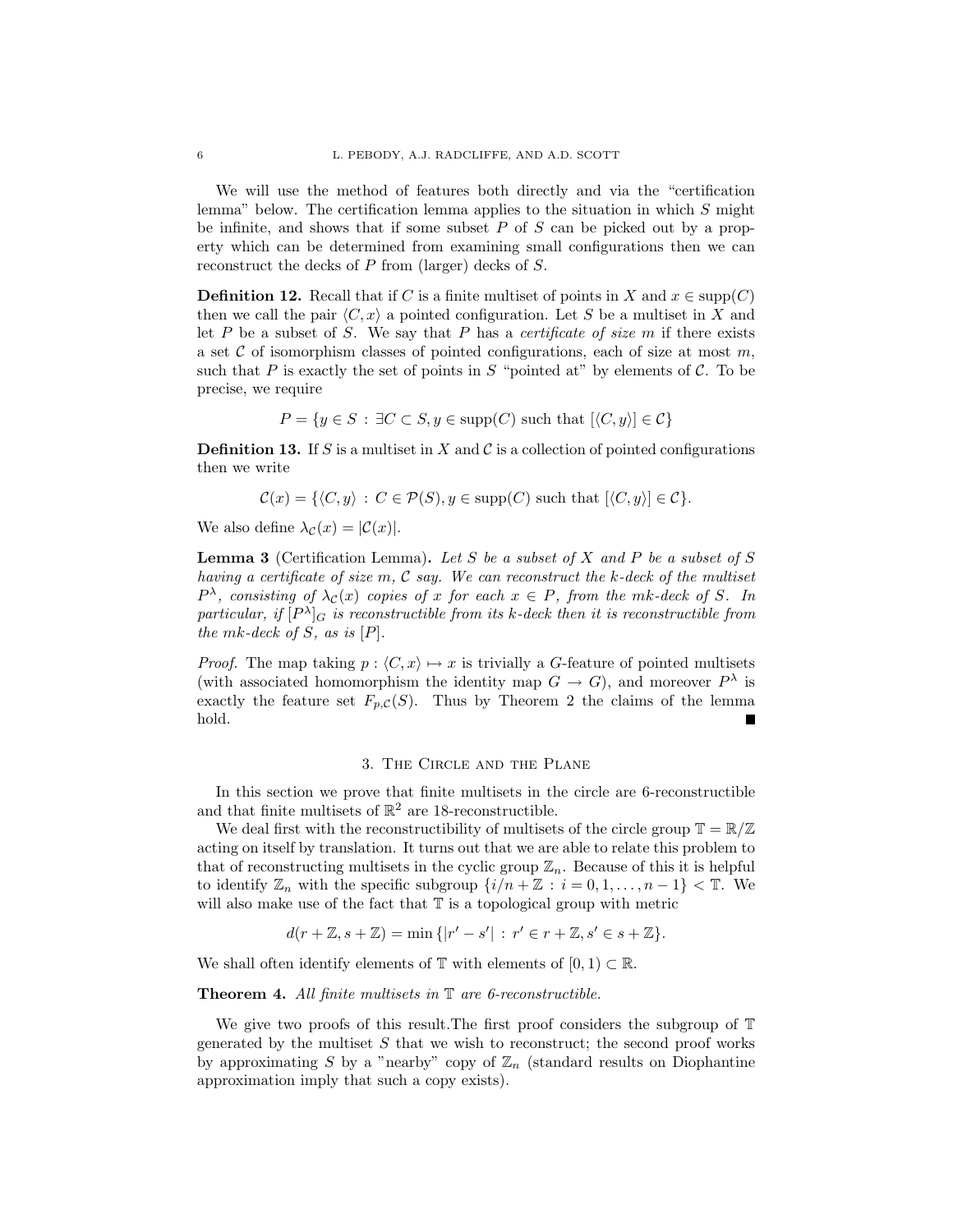*First proof.* Given finite multisets  $S_1, S_2$  in T with the same 6-deck, we will show that  $S_1$  is a translate of  $S_2$ . Consider the subgroup G of T generated by  $S_1 \bigcup S_2$ . It is a finitely generated subgroup of  $\mathbb{T}$ , and therefore there exist integers  $k, n$  such that  $G \simeq \mathbb{Z}_k \oplus \mathbb{Z}^n$ . Let  $\theta : G \to \mathbb{Z}_k \oplus \mathbb{Z}^n$  be an isomorphism, and let  $T_i = \theta(S_i)$ . Then  $T_1, T_2$  are multisets of  $\mathbb{Z}_k \oplus \mathbb{Z}^n$  with the same 6-deck.

Represent the elements of  $\mathbb{Z}_k \oplus \mathbb{Z}^n$  by sequences of  $n+1$  integers. The sequences  $(a_1, a_2, \ldots, a_{n+1})$  and  $(b_1, b_2, \ldots, b_{n+1})$  represent the same element if  $k|(a_1 - b_1)$ and  $a_i = b_i$  for all  $i > 1$ . For  $2 \leq i \leq n+1$ , say that  $a_i$  is the *i*th co-ordinate of  $(a_1, a_2, \ldots, a_{n+1})$ . Let  $x_i$  be the smallest *i*th coordinate of elements of  $T_1 \bigcup T_2$ , and let  $y_i$  be the largest such. Finally, let  $(p_2, \ldots, p_{n+1})$  be a sequence of distinct primes such that  $p_i$  is not a factor of k, and  $p_i > 2(y_i - x_i)$ .

Let H be the subgroup of  $\mathbb{Z}_k \oplus \mathbb{Z}^n$  generated by the elements  $(0, p_2, 0, \ldots, 0)$ ,  $(0, 0, p_3, 0, \ldots, 0), \ldots, (0, 0, \ldots, p_{n+1}),$  and let

$$
\theta': \mathbb{Z}_k \oplus \mathbb{Z}^n \to (\mathbb{Z}_k \oplus \mathbb{Z}^n)/H \simeq \mathbb{Z}_{kp_2p_3...p_{n+1}}
$$

be the quotient map. Then if  $T_i' = \theta'(T_i)$ ,  $T_1'$  and  $T_2'$  have the same 6-deck. Since these multisets are multisets of a cyclic group, Theorem 1 implies that they are translates.

Therefore there exists a translate T of  $T_1$  and a bijection  $\gamma : T \to T_2$  such that for all  $t \in T$ ,  $t - \gamma(t) \in H$ . Furthermore, by picking T wisely, we may assume that there exists t such that  $t = \gamma(t)$  for some t. Then the ith co-ordinate of t is between  $x_i$  and  $y_i$ . Therefore for any  $u \in T$ , the *i*th co-ordinate of u is between  $x_i - (y_i - x_i) = 2x_i - y_i$  and  $y_i + (y_i - x_i) = 2y_i - x_i$ . Furthermore, the *i*th coordinate of  $\gamma(u)$  is between  $x_i$  and  $y_i$ . Therefore the *i*th co-ordinate of  $u - \gamma(u)$  is between  $2(x_i - y_i)$  and  $2(y_i - x_i)$  and is definitely less in magnitude than  $p_i$ . Since  $u - \gamma(u) \in H$ ,  $u = \gamma(u)$ . Since this holds for all u.  $T = T_2$  (as multisets), and hence  $T_1$  and  $T_2$  are translates. Since  $\theta$  was an isomorphism, it follows that  $S_1$  and  $S_2$  are translates, and hence multisets in  $\mathbb T$  are 6-reconstructible. Е

Second proof. Given a finite multiset S in  $\mathbb{T}$ , we will show that it is reconstructible from its 6-deck. First note that we may assume, by translating  $S$  if necessary, that  $0 \in S$ . For  $T \in \mathcal{M}(\mathbb{T})$  we will write  $\Delta(T) = \{t - t' : t, t' \in T\}$  for the multiset of differences of elements of T. Let  $\Delta_1 = \Delta(S)$  and  $\Delta_2 = \Delta(\Delta(S))$ . It is clear that  $\Delta_1$ , and hence  $\Delta_2$ , can be reconstructed from the 2-deck of S; note that  $S \subset \Delta_1 \subset \Delta_2$ .

By standard results concerning Diophantine approximation (see, for instance, [11], Chapter 1, Proposition 2) there exists  $\rho > 0$  and a sequence  $n_i \to \infty$  such that

$$
\epsilon_i := \max \left\{ d(\delta, \mathbb{Z}_{n_i}) \, : \, \delta \in \Delta_2 \right\} < 1/n^{1+\rho}.
$$

(This approximation is used in a similar context in [1].) In particular we may assume

(2) 
$$
\epsilon_i < \frac{1}{4n_i} < \frac{1}{4} \min \left\{ d(\delta, 0) : \delta \in \Delta_2 \right\}
$$

We shall say that  $n_i$  is good for S if it satisfies (2). Notice that for any particular n, the property that n is good for S is reconstructible from the 2-deck of S. For each of the  $n_i$  we define a "projection"  $\pi : \Delta_2 \to \mathbb{Z}_{n_i}$  by letting  $\pi(\delta)$  be the point in  $\mathbb{Z}_{n_i}$  closest to  $\delta$ . There is no possible ambiguity since by (2) the nearest element of  $\mathbb{Z}_{n_i}$  is within distance  $\epsilon_i < 1/4n_i$ . Moreover  $\pi$  is injective on  $\Delta_1$ : if  $\delta, \delta' \in \Delta_1$ have  $\pi(\delta) = \pi(\delta')$  then  $d(\delta, \delta') \leq 2\epsilon_i < 1/n_i$  while  $\delta - \delta' \in \Delta_2$ . By (2) this implies that  $\delta = \delta'$ .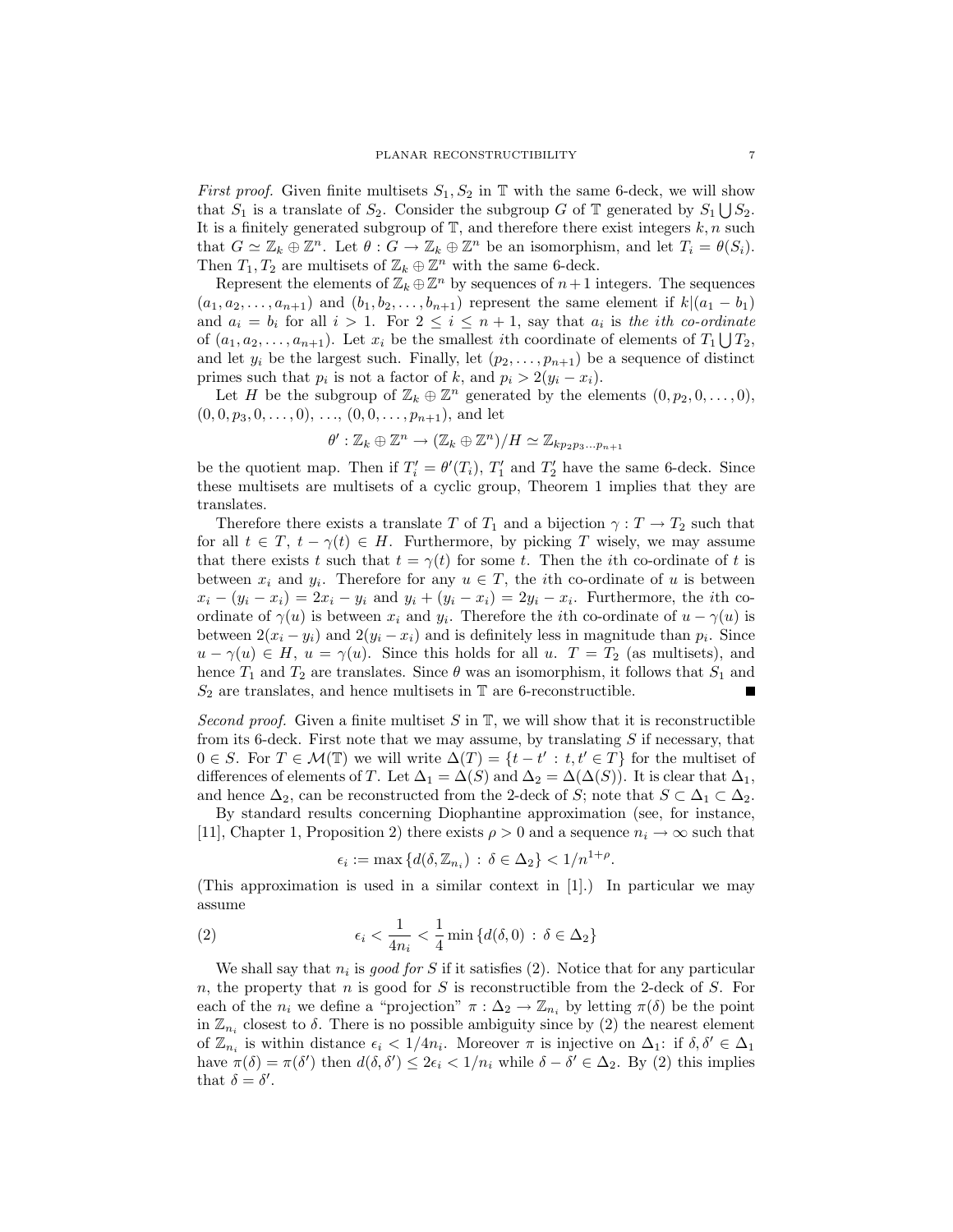Now we define  $S_{n_i} = \pi(S) = {\pi(x) : x \in S}$ . It is easily checked that the 6-deck of  $S_{n_i}$  is reconstructible from the 6-deck of S, and hence that  $[S_{n_i}]$  is reconstructible. Now take an arbitrary orientation of each  $S_{n_i}$ : dropping to a convergent subsequence yields an orientation of S.

We turn now to the proof of our central result, that finite multisets in the plane are reconstructible from their 18-decks.

**Theorem 5.** Any finite multiset S in  $\mathbb{R}^2$  is reconstructible, up to the action of the group R of rigid motion acting on the plane, from its 18-deck.

*Proof.* We begin by defining a  $\mathbb{T}$ -feature of configurations contained in S. We identify, in the natural way, the collection of unit vectors in  $\mathbb{R}^2$  with the group T. To be precise let  $\psi : \{u \in \mathbb{R}^2 : |u| = 1\} \to \mathbb{T}$  be defined by  $\psi((x_1, x_2)) =$  $\alpha/(2\pi)$  if  $(x_1, x_2) = (\sin \alpha, \cos \alpha)$ . As in the discussion in Section 2 recall that an oriented configuration  $\langle C, x, y \rangle$  is a finite multiset C in  $\mathbb{R}^2$  together with points  $x, y \in \text{supp}(C)$  with  $x \neq y$ . The direction of  $\langle C, x, y \rangle$  is the element  $u(\langle C, x, y \rangle) =$  $\psi((x-y)/|x-y|)$  of  $\mathbb T$ .

We claim that  $u$  is a T-feature of oriented configurations. To see this note that there is a homomorphism  $\rho$  from R to T which takes g to  $\alpha/2\pi$  if g rotates all lines segments through  $\alpha$  radians. Moreover  $u(g, \langle C, x, y \rangle) = \rho(g) . u(\langle C, c \rangle)$ . If C is any collection of isomorphism classes of oriented configurations we define the *orientation set* of  $\mathcal C$  (in S) to be the multiset in  $\mathbb T$  given by

$$
O(C) = F_{u,C}(S)
$$
  
= { $u(\langle C, x, y \rangle) : C \in \mathcal{P}(S), x, y \in \text{supp}(C), x \neq y, [\langle C, x, y \rangle] \in C}.$ 

By Theorem 2, if all the configurations in  $\mathcal C$  have size at most m then we can reconstruct  $[O(\mathcal{C})]_{\mathbb{T}}$  from the 6m-deck of S.

Similarly, if  $\epsilon : \mathcal{C} \to \mathbb{T}$  is an arbitrary function then the map  $\langle C, x, y \rangle \mapsto$  $u(\langle C, x, y \rangle) + \epsilon([\langle C, x, y \rangle])$  is also a T-feature, with the same associated homomorphism. Thus, by the same result, we can also reconstruct  $[O(C, \epsilon)]_T$  from the 6mdeck of S, where

$$
O(C, \epsilon) = \{u(\langle C, x, y \rangle) + \epsilon([\langle C, x, y \rangle]) :
$$
  

$$
C \in \mathcal{P}(S), x, y \in \text{supp}(C), x \neq y, [\langle C, x, y \rangle] \in \mathcal{C} \}.
$$

Suppose now that  $C = {\{\Gamma_1, \Gamma_2, ..., \Gamma_t\}}$ . We will show that we can reconstruct  $[(O(\Gamma_i))_{i=1}^t]$  from the 6m-deck of S. (Note that the relevant T action is that on  $\mathcal{M}(\mathbb{T})^t$  given by  $s.(A_i)_{i=1}^t = (s.A_i)_{i=1}^t$ . To see this let  $\Delta = \{t - t' : t, t' \in O(C)\}\$ and let  $W \subset \mathbb{R}$  be the subspace of  $\mathbb{R}$  (considered as a vector space over  $\mathbb{Q}$ ) generated by ∆∪ {1}. This is clearly independent of the choice of representatives for elements of  $\Delta$ . Let  $\epsilon_1, \epsilon_2, \ldots, \epsilon_t$  be elements of R linearly independent of each other and W, and define  $\epsilon : \mathcal{C} \to \mathbb{T}$  by  $\epsilon(\Gamma_i) = \epsilon_i$ . As above we can reconstruct  $[O(\mathcal{C}, \epsilon)]_{\mathbb{T}}$ from the 6m-deck of S. Now pick  $O \in [O(C, \epsilon)]$  and consider  $x, y \in O$ . We have  $O = O(C, \epsilon) + s$  for some unknown s. If  $x \in O(\Gamma_i) + \epsilon_i + s$  and  $y \in O(\Gamma_i) + \epsilon_i + s$ then  $x - y \in W + \epsilon_i - \epsilon_j$ . Thus we can recognize, from the difference  $x - y$ , that  $x \in O(C_i) + \epsilon_i + s$  and that  $y \in C_j + \epsilon_j + s$  and we are therefore able to label every element of O with the  $\Gamma_i$  from which it came. From this we deduce  $(O(\Gamma_i) + s)_{i=1}^t$ for some fixed unknown  $s \in \mathbb{T}$ , by subtracting  $\epsilon_i$  from every direction labelled with  $\Gamma_i$ . Hence we can reconstruct  $[(O(\Gamma_i))_{i=1}^t]$  from the 6m-deck of S.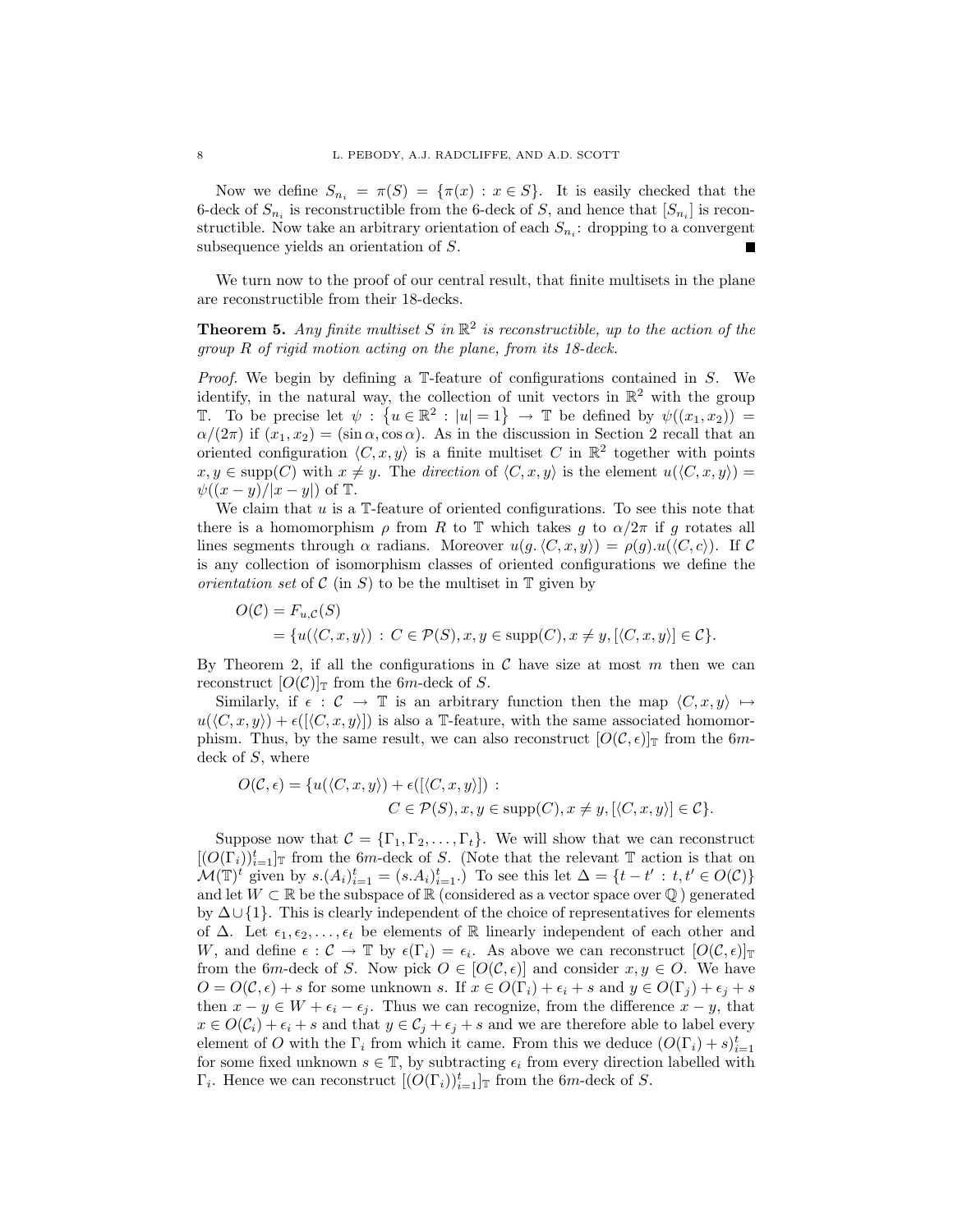We are now ready to finish the proof. The group  $R$  of rigid motions contains a normal subgroup ker( $\rho$ ) isomorphic to  $\mathbb{R}^2$  and consisting of the translations. We refer to this subgroup as  $\mathbb{R}^2$  in what follows. The quotient  $R/\mathbb{R}^2$  is isomorphic to T.

Let  $(\Gamma_i)_{i=1}^t$  be a list of all equivalence classes of oriented configurations of size 3 in S (deducible from the 3-deck of S), and let  $(O_i)_{i=1}^t$  be a representative of  $[(O(\Gamma_i))_{i=1}^t]$ <sub>T</sub>. Note that we can determine a suitable  $(O_i)_{i=1}^t$  from the 18-deck of S; we'll show that from this information we can reconstruct  $[D_3(\mathbb{R}^2 \rightarrow S)]_{\mathbb{R}^2}$ . Here it is crucial to understand what we are reconstructing.  $\mathbb{R}^2$  acts on itself by translation. In turn there is an action of  $\mathbb T$  on  $\mathbb R^2$ -isomorphism classes by  $s.[C]_{\mathbb R^2} = [g.C]_{\mathbb R^2}$ , where  $g \in R$  is any rigid motion with  $\rho(g) = s$ , since if  $\rho(g_1) = \rho(g_2)$  then  $g_1 g_2^{-1}$ is a translation. Hence  $\mathbb T$  acts on multisets of  $\mathbb R^2$ -isomorphism classes, and in particular on the deck  $D_3(\mathbb{R}^2 \rightarrow S)$ .

Starting from  $(O_i)_{i=1}^t \in [(O(\Gamma_i))_{i=1}^t]$  we build an element D of  $[D_3(\mathbb{R}^2 \rightarrow S)]_{\mathbb{R}^2}$ , i.e., we reconstruct  $D_3(\mathbb{R}^2 \to S)$  up to a global rotation. For any  $[C]_R \in D_3(R \to S)$ S) one can work out which  $\Gamma_i$  arise from orientations of C and for each one the sequence  $(O_i)_{i=1}^t$  tells us which directions to pick for the corresponding elements of D. Clearly we have  $D = D_3(\mathbb{R}^2 \rightarrow r.S)$  for some unknown  $r \in R$ . Now pick some unit vector  $u \in \mathbb{R}^2$  such that no two points  $x, y \in r$ . S have  $\langle u, x \rangle = \langle u, y \rangle$ ; this property can be easily checked from D (indeed, from the 2-deck of  $\mathbb{R}^2 \to r.S$ ) since it is invariant under translations of S. Then let  $\lambda = \max\{ \langle u, x \rangle - \langle u, y \rangle : x, y \in r.S \}.$ Again,  $\lambda$  can be computed from the 2-deck of  $\mathbb{R}^2 \rightarrow r.S$ . Now r.S can be recovered up to translation – it is a translate of

$$
T = \{x : \{0, x, \lambda u\} \in D_3(\mathbb{R}^2 \rightarrow r.S)\}.
$$

Thus, from some unknown  $r \in R$ ,  $x \in \mathbb{R}^2$  we have  $r.S = x + T$ . In particular  $[S]_R$ is determined by the 18-deck of S.

# 4. INFINITE SUBSETS OF  $\mathbb{R}^2$

In this section we discuss the reconstructibility of some infinite subsets of the plane. We shall no longer be concerned with multisets. We immediately run into several examples of non-reconstructible sets.

**Example 14.** Let  $S = (0, 1)$  and let  $S' = (0, 1) \setminus \{\frac{1}{2}\}\.$  Clearly these sets are not isomorphic. On the other hand their decks both consist of an (uncountably) infinite number of copies of every finite configuration which is linear and has diameter strictly less than 1. Moreover these examples have the same  $k$ -deck (for every  $k$ ) as any set of the form  $(0, 1) \setminus C$  where C is any countable subset of  $(0, 1)$ . Since these are all mutually non- isomorphic this gives quite a large range of examples of nonreconstructible sets. (These examples are all reconstructible from their  $\aleph_0$ -decks.)

**Example 15.** Similarly if we take the disc  $\{x \in \mathbb{R}^2 : |x| \leq 1\}$ , it has the same  $k$ -deck, for every  $k$ , as the disc with a countable number of points (none of which is the origin) removed. Every configuration for which a copy appears in the disc can be rotated (in uncountably many ways) so as to avoid the missing points. In fact even the  $\aleph_0$ -deck does not distinguish these examples from one another. Thus the disc is not even  $\aleph_0$ -reconstructible.

**Example 16.** Let  $\mathbb{P}$  be the standard symmetric probability distribution on the power set  $\mathcal{P}(\mathbb{N})$  of  $\mathbb{N} \subset \mathbb{R}^2$ . Pick two subsets  $S, S' \subset \mathbb{N}$  at random according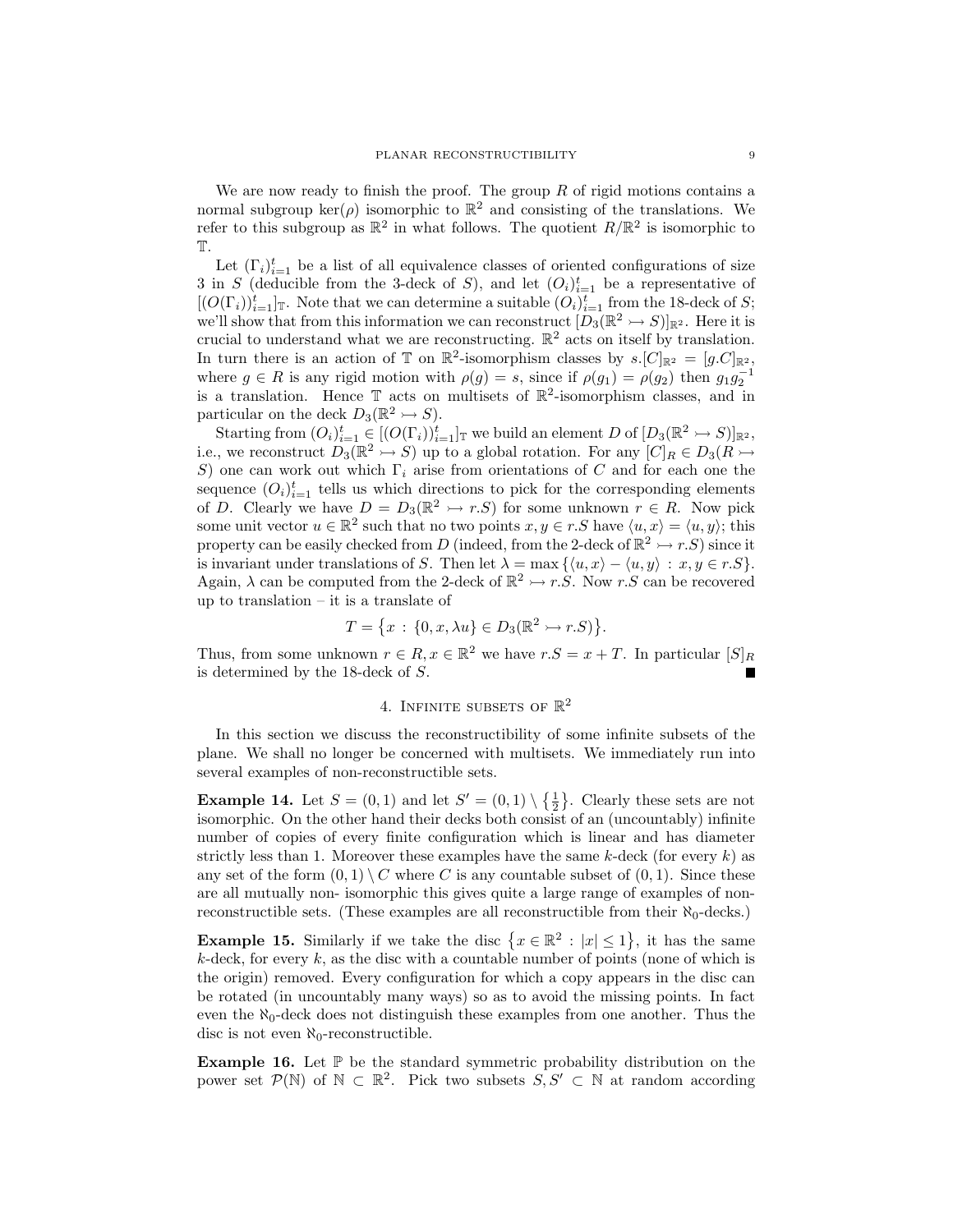to P. With probability 1 they will each contain infinitely many copies of every finite subset of N (and of course no copies of any other configuration) and will not be isomorphic. Thus we can find countable subsets of the plane which are not reconstructible.

We have given examples showing that if  $S$  is not compact, or has infinite automorphism group then  $S$  may not be reconstructible. The next result proves that otherwise there exists  $N<sub>S</sub>$  depending only on S such that given an arbitrary set  $S' \subset \mathbb{R}^2$  either  $S \simeq S'$  or the N<sub>S</sub>-decks of S and S' are different. This property of S we call being finitely reconstructible.

Theorem 6. Every compact subset of the plane with finite automorphism group is finitely reconstructible.

Our proof of this theorem will use the certification lemma, Lemma 3, to show that the existence of even one configuration  $C$  which appears in  $S$  but does not appear infinitely often in  $S$  is enough to ensure that that  $S$  is finitely reconstructible.

**Definition 17.** If  $S \subset \mathbb{R}^2$  and  $C \subset S$  is a finite subset with the property that the deck of S contains only finitely many copies of  $[C]_R$  (or, equivalently, that S contains only finitely many copies of  $C$ ) then  $C$  is called a *characteristic configuration in*  $S$ .

**Lemma 7.** If  $S \subset \mathbb{R}^2$  contains a characteristic configuration C of size k then S is  $18(2k+1)$ -reconstructible.

*Proof.* Let  $S_0$  be the subset of S consisting of points belonging at least one copy of C. For each  $D \subset \mathbb{R}_+$  let  $S_D$  be the subset of S containing all points whose distances to at least two points of  $S_0$  belong to D. Note that  $S_0$  is finite and thus  $S_D$  is finite for all finite D. Also  $S_D$  is an increasing function of D, and  $S = \bigcup_{|D| < \infty} S_D$ .

We claim that for any D we can reconstruct  $S_D$  from the  $18(2k+1)$ -deck of S. Certainly  $S_D$  has a certificate of size  $2k + 1$  since  $y \in S_D$  if and only if it belongs to a pointed configuration  $\langle C_1 \cup C_2 \cup \{y\}, y \rangle$  where  $C_1, C_2 \simeq C$  and at least two of the distances from y to points in  $C_1 \cup C_2$  belong to D. We therefore let C be the set of isomorphism classes of pointed configurations of this sort. By Lemma 3 and Theorem 5,  $S_D$  is reconstructible from the  $18(2k+1)$ -deck of S.

Now let  $H$  be the automorphism group of  $S$ . Clearly, since  $S$  has a characteristic configuration, H must be finite. For finite subsets D of  $\mathbb{R}_+$  let  $H_D$  be the automorphism group of  $S_D$ . Clearly  $H \leq H_D$  for all finite D and if  $E \supset D$  then  $H_E \leq H_D$ . We claim that there is some finite  $D_0 \subset \mathbb{R}_+$  such that  $H = H_D$ . To see this pick  $D_0$  with  $|H_{D_0}|$  minimal. Now suppose that  $H < H_{D_0}$ . Pick  $h \in H_{D_0} \setminus H$ . There must be some  $x \in S$  with  $hx \notin S$ . Now pick  $E \supset D_0$  with  $x \in S_E$ . Then  $H_E \leq H_{D_0}$  and  $h \in H_{D_0} \setminus H_E$ , contradicting the minimality of  $|H_{D_0}|$ .

Now since we can reconstruct  $S_D$  for all finite D we build

$$
\{[S_D]_R: |D| < \infty, D_0 \subset D\}.
$$

We fix a copy  $T_0$  of  $S_{D_0}$  and choose  $T_D \in [S_D]_R$  such that the copy of  $S_{D_0}$  in  $T_D$  is equal to  $T_0$ . We claim that  $\bigcup_{|D|<\infty, D_0\subset D} T_D \simeq S$ . If  $D, E \supset D_0$  and we have chosen  $T_D$  and  $T_E$  to agree on  $T_0$ , then  $T_D = g_D S_D$  and  $T_E = g_E S_E$  for some  $g_D, g_E \in R$ such that  $g_D^{-1}g_E T_0 = T_0$ . Thus, by the minimality of  $H_{D_0}$ , we have  $g_D^{-1}g_E T_D = T_D$ and  $g_D g_E^{-1} T_E = T_E$ . Thus  $T_D$  and  $T_E$  are consistent, and a similar argument shows that both agree with  $T_{D\cup E}$ . The union of  $\{T_D : D_0 \subset D, |D| < \infty\}$  is therefore a set isomorphic to S.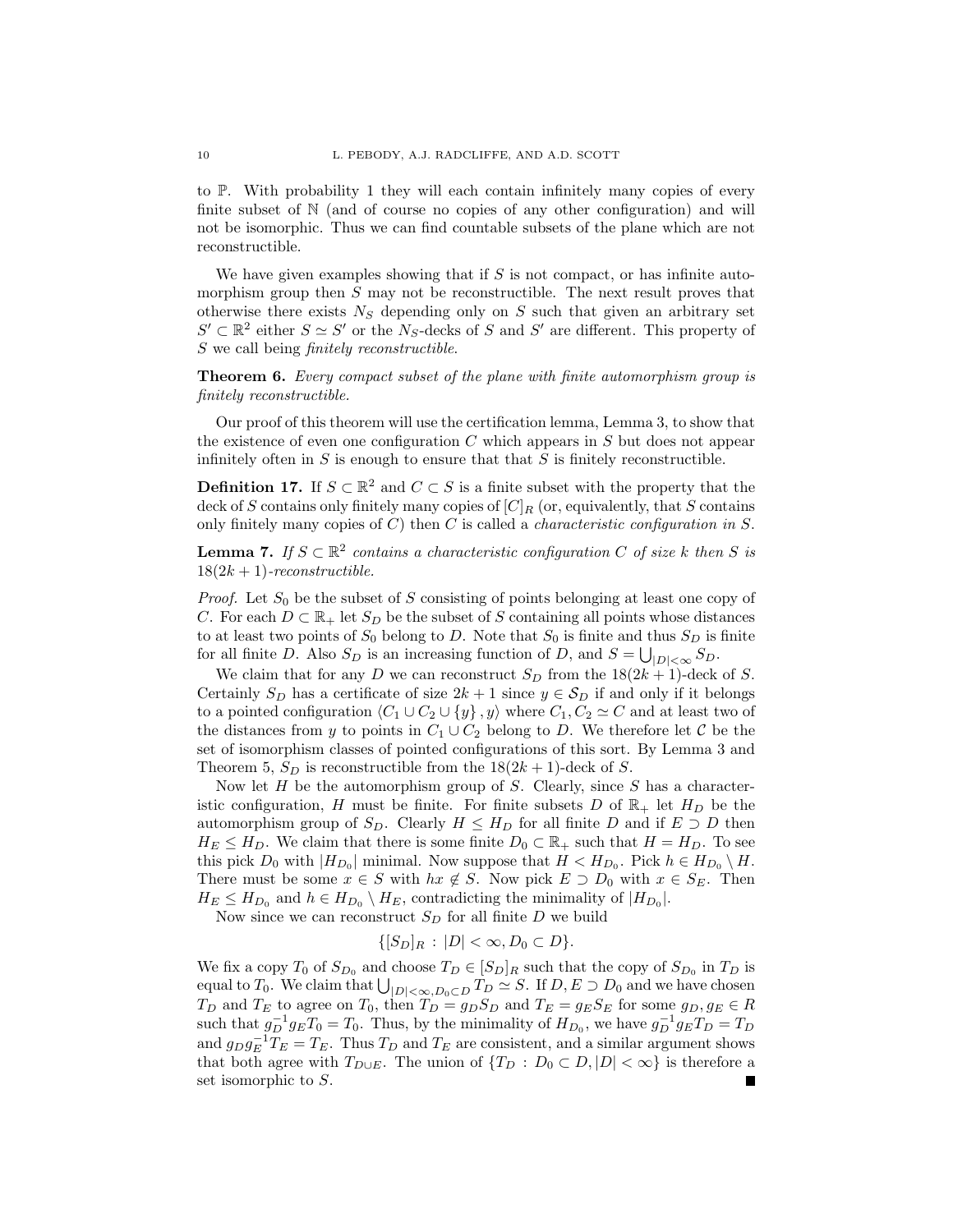Before completing the proof of Theorem 6 we note some simple facts concerning subgroups of R. We write  $\mathbb{T}_x$  for the subgroup of R consisting of all rotations about x, and  $\mathbb{Z}_{n,x}$  for the subgroup of all rotations about x through an integer multiple of  $2\pi/n$  radians. We will need some elementary topological properties of R. We note that any element  $g \in R$  rotates all line segments through some fixed angle  $\alpha(g)$  and we define a metric on R by  $d(g, g') = |g((0, 0)) - g'((0, 0))| + d_{\mathbb{T}}(\alpha(g), \alpha(g'))$ . This metric makes R into a topological group.

**Proposition 8.** If K is any compact subgroup of R then there exists x in  $\mathbb{R}^2$  such that K is either  $\mathbb{T}_x$  or  $\mathbb{Z}_{n,x}$  for some n.

Proof. Clearly the set of iterates of a (non-trivial) translation form an infinite discrete set, thus K cannot contain a translation. Since the commutator of two rotations about different centres is a translation, K cannot contain such a pair. Therefore K consists purely of rotations about some fixed center x. The set of allowed rotations is either discrete, in which case K is easily seen to be  $\mathbb{Z}_{n,x}$  for some *n*, or dense in  $\mathbb{T}_x$ , in which case (since K is closed)  $K = \mathbb{T}_x$ .

**Lemma 9.** If S is a compact subset of  $\mathbb{R}^2$  with  $\text{Aut}(S)$  finite and  $C \subset S$  is finite then for every  $\epsilon > 0$  there exists a finite superset  $E_{\epsilon} \supset C$  such that whenever  $E_1, E_2 \subset S$  have  $E_1, E_2 \simeq E_\epsilon$  and  $g \in R$  maps  $D_1$  to  $E_2$  then g is within  $\epsilon$  of some automorphism of R.

*Proof.* For any finite subset  $E \subset S$  we set

 $K_E = \{ g \in R : g(E) \subset S \} \setminus \{ g \in R : d(g, \text{Aut}(S)) < \epsilon \}.$ 

This is clearly a compact subset of  $R$ . Suppose that no finite subset  $E$  as described in the lemma exists. Then the collection  ${K_E : E \text{ finite, } C \subset E}$  has the finite intersection property and thus  $\bigcap_{|E|<\infty,E\supset C} K_E$  is non- empty. This intersection consists however only of rigid motions which map S to S and are at least  $\epsilon$  away from any automorphism of S which is a contradiction.

We will use Lemma 9 to restrict our search for a characteristic configuration in S to subsets which only have "nearby" copies. To be precise, if  $E_1, E_2 \subset S$  are both copies of one another we will write  $d(E_1, E_2)$  for min  $\{d(g, id) : g(E_1) = E_2\}.$ 

*Proof of Theorem 6.* Note first that  $Aut(S)$ , being finite, must be  $\mathbb{Z}_{n,x}$  for some n, x, by Proposition 8. Put  $\epsilon = 1/2n$ . Let M be the diameter of S and let C consist of two points in  $S$  at distance  $M$  apart. By Lemma 9 there exists  $E$  containing  $C$ such that any two copies of E in S are related by a rigid motion which is within  $\epsilon$ of an automorphism of S. Pick a copy E' of E with  $E' \subset S$  and distinguish a copy C' of C in E'. Among all images  $g(E')$  in S with  $d(g, id) \leq \epsilon$  pick a pair  $E_1, E_2$ with the angle between their distinguished copies of  $C'$  being maximal. This is possible by compactness. Note that it is an elementary geometric fact that, since  $M = \text{diam}(S)$ , there is at most one copy of C with any given orientation. Now it is clear that  $E'' = E_1 \cup E_2$  is a characteristic configuration for S, indeed  $[E'']$ occurs with multiplicity at most  $|\text{Aut}(S)|$  in the k-deck of S. For, if  $F'' \subset S$  is a copy of E'' then by hypothesis  $F'' = g(E'')$  for some  $g \in R$  with  $d(g, \text{Aut}(S)) \leq \epsilon$ . Suppose that  $h \in \text{Aut}(S)$  has  $d(h, g) < \epsilon$ . Thus  $h^{-1}(F'')$  is the image of  $E''$  under a rigid motion at most  $\epsilon$  from the identity. This however, by the construction of  $E''$  ensures that  $h^{-1}(F'') = E$  and so  $F'' = h(E'')$ . In summary, the only copies of  $E''$  in S are the images of  $E''$  under Aut(S). Now by Lemma 7 we are done. П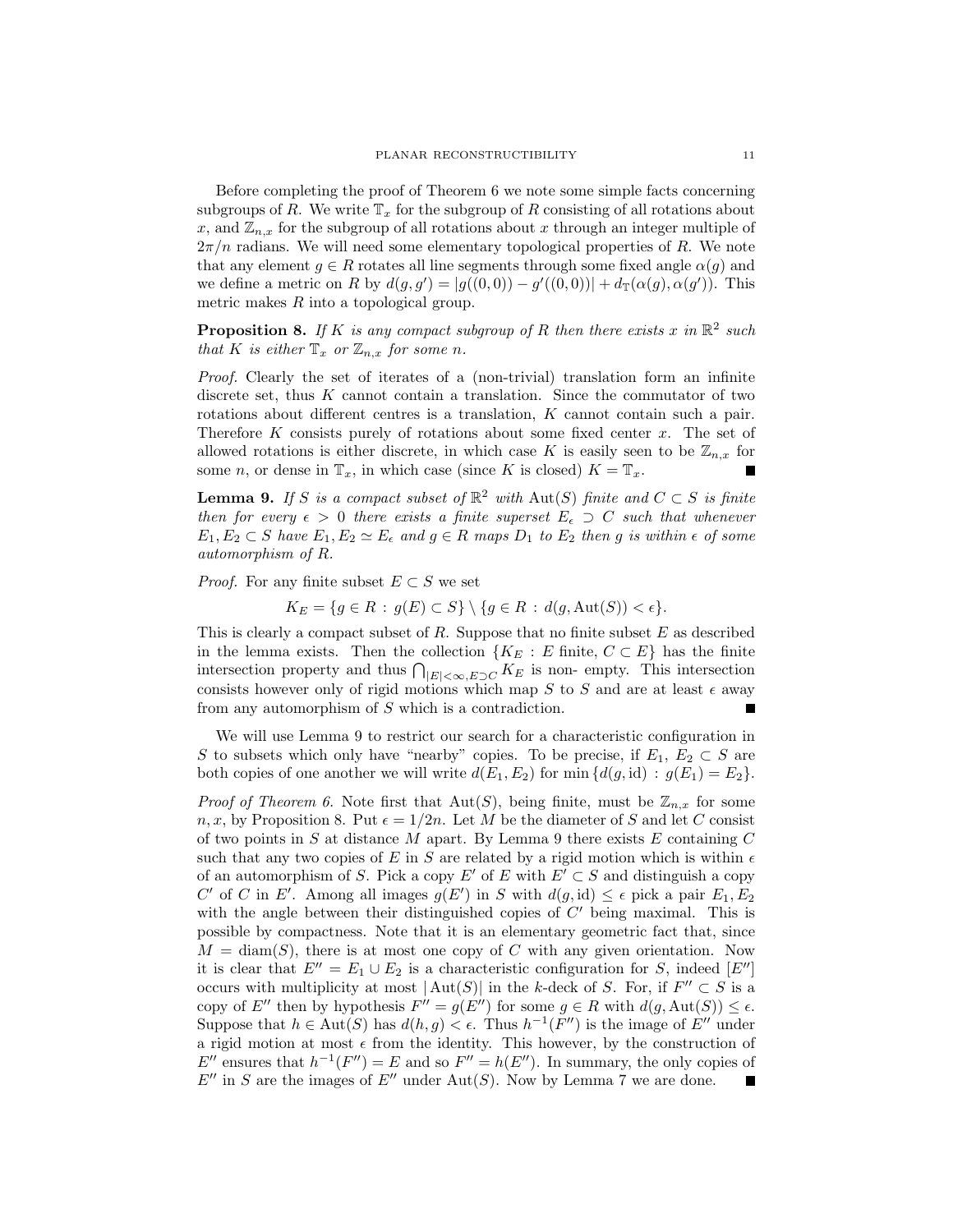Example 18. Consider the "notched disc"

$$
N_{\epsilon} = \{x : |x| \le 1, |x - (1, 0)| \ge \epsilon\}.
$$

Any finite configuration C for which the multiplicity of  $[C]$  in  $D(N_{\epsilon})$  is different than in the deck of the unnotched disc must have  $|C| \ge \pi / \sin^{-1} \epsilon$  (since otherwise either  $C$  wouldn't turn up in the disc or uncountably many rotations of  $C$  would fit in the notched disc). Thus there is no uniform bound  $N$  such that all compact subsets of  $\mathbb{R}^2$  with finite automorphism group are reconstructible from their N-decks.

**Remark 19.** It is worth remarking that if S, T are compact subsets with  $Aut(S)$  =  $\mathbb{T}_x$  and  $\text{Aut}(T) = \mathbb{T}_y$  and  $D_3(S) = D_3(T)$  then  $S \simeq T$ . To see this note that for such S with diameter 2R if we pick an arbitrary unit vector u we have  $S \simeq$  $\mathbb{T}_{(0,0)}$ .{ $\lambda u : \{-Ru, \lambda u, Ru\} \in D_3(S)$ }.

We have seen that if  $S$  is bounded but not closed then it may not be reconstructible even from its  $\aleph_0$ -deck. However, we can reconstruct the closure of S.

**Theorem 10.** If  $S \subset \mathbb{R}^2$  is bounded then  $[\bar{S}]_R$  can be reconstructed from the  $( $\omega$ )$ deck of S.

*Proof.* Let  $K = \overline{S}$ . Given two finite subsets  $C, C' \subset \mathbb{R}^2$  we say that they are  $\epsilon$ copies of one another if there exists a map  $\phi : C \to C'$  and a rigid motion  $g \in R$ such that  $|\phi(x) - g(x)| \leq \epsilon$  for all  $x \in C$ . By compactness, for any finite subset  $C \subset \mathbb{R}^2$ , the deck of K contains [C] if and only if for all  $\epsilon > 0$  there exists an  $\epsilon$ -copy  $C_{\epsilon}$  of C such that  $[C_{\epsilon}] \in D(S)$ . However it may be hard to compute the multiplicity of  $[C]$  in  $D(K)$ . It turns out that we can get away with only using the "reduced deck" of  $K$ : the set of isomorphism classes of finite subsets of  $K$ . Let  $\bar{D} = \bar{D}(K)$  be this set. By the observation above,  $\bar{D}$  is reconstructible from  $D(S)$ .

We now show that the automorphism group of  $K$  is reconstructible (up to isomorphism) from  $\tilde{D}$ . Note first that by Proposition 8 the automorphism group of K, which is certainly compact, is either  $\mathbb{Z}_{n,x}$  or  $\mathbb{T}_x$  for some  $x \in \mathbb{R}^2$ . If H is a group of rigid motions, we say that K is H-full if every finite subset  $C \subset K$  can be extended to a configuration  $C_G \subset K$  with  $H \leq \text{Aut}(C_H)$ . Clearly if  $H \leq \text{Aut}(K)$  is finite then K is H-full, since for  $C \subset K$  we can take  $C_H$  to be the union  $\bigcup_{h \in H} h(C)$ . In particular, if  $\text{Aut}(K)$  is infinite then K is  $\mathbb{Z}_n$ -full for all n. On the other hand, if  $Aut(K)$  is finite then we know from the proof of Lemma 7 that there is a (finite) subset  $C \subset K$  such that  $Aut(C) = Aut(K)$  and every extension D with  $C \subset D \subset K$ has  $Aut(D) \leq Aut(K)$ . Thus if  $Aut(K)$  is finite then K is H'-full if and only if  $H' \leq \text{Aut}(K)$ . By this observation we see that the isomorphism type of  $\text{Aut}(K)$ , that is  $\mathbb{Z}_n$  or  $\mathbb{T}$ , can be reconstructed from D.

Now that we know  $Aut(K)$  we can reconstruct as follows. If  $Aut(K)$  is finite then

$$
K = \bigcup_{D \supset C, [D] \in \tilde{D}} D.
$$

where  $C$  is as above; moreover the right hand side can be reconstructed up to rigid motion from D. On the other hand if  $Aut(K)$  is infinite then we can reconstruct  $K$  as in Theorem 19, from the reduced 3-deck of  $K$ , which can be determined from  $D.$ 

We can also attempt to weaken the boundedness hypothesis. However, as the following example shows, we cannot remove it altogether.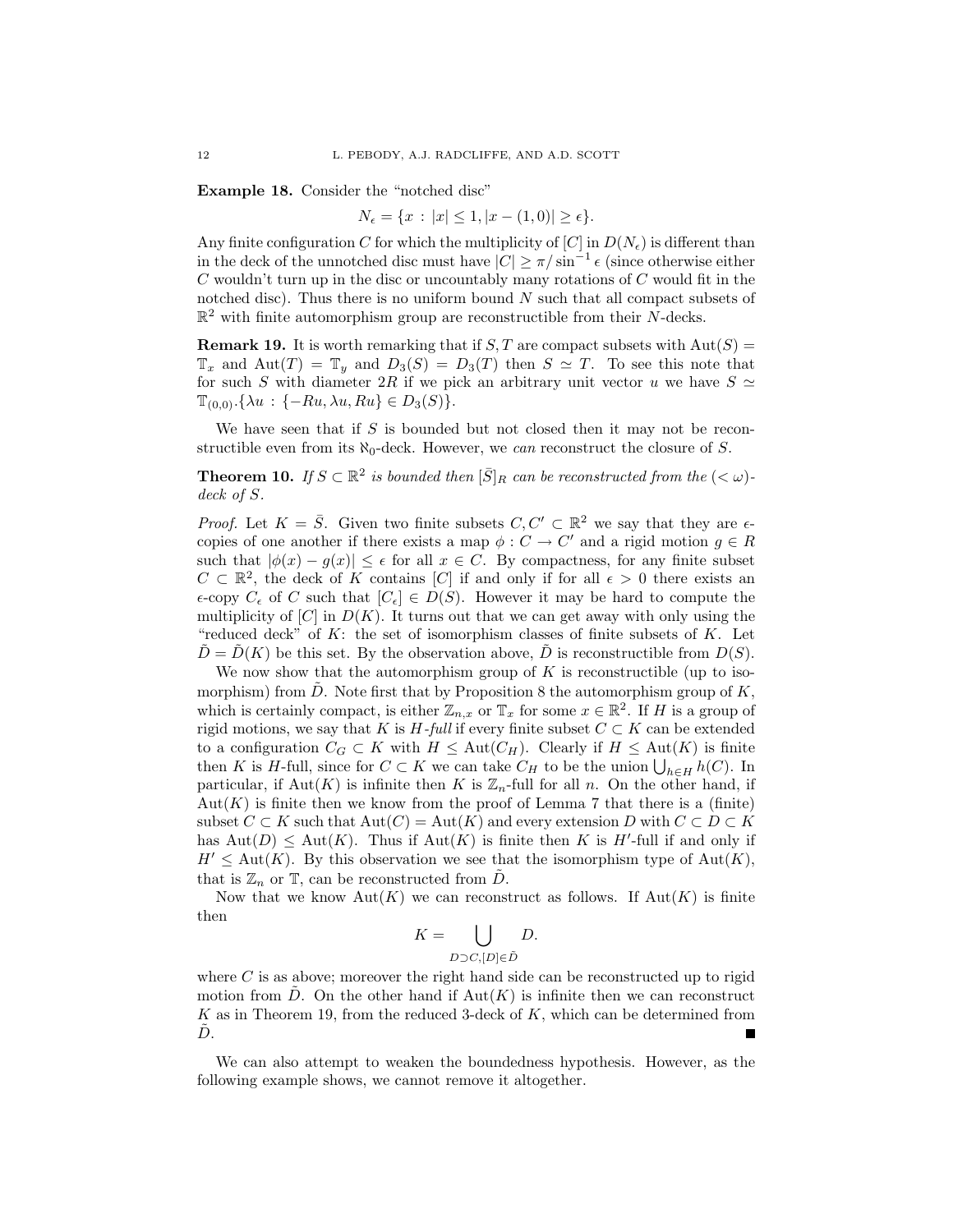Example 20. There are closed subsets of the plane that cannot be reconstructed even from the set of isomorphism classes of all their subsets. For instance  $S =$  $\{(x,y): x,y \geq 0\}$  and  $T = \{(x,y): x,y \geq 0, x+y \geq 1\}$  each contain a copy of the other and both sets contain any configuration (of arbitrary cardinality) either uncountably often or not at all.

In Theorem 6 the compactness of  $S$  serves to limit the complexity of  $S$ . However some unbounded sets are finitely- reconstructible. We impose a different condition to ensure that the complexity is not too high, namely that S can be covered by a finite number of lines. This is clearly not enough to prove even finite reconstructibility, as Example 16 shows. However the counterexamples are all contained in finite collections of parallel lines. This last property is of course equivalent to that of  $P_u(S)$  being finite for some unit vector u, where  $P_u$  is the orthogonal projection from  $\mathbb{R}^2$  onto the line through the origin perpendicular to u.

**Theorem 11.** If  $S \subset \mathbb{R}^2$  is contained in the union of the finite set of lines  $\mathcal{L}$  and the projection  $P_u(S)$  is infinite for all unit vectors u then S is 162-reconstructible.

We first prove a lemma showing that certain configurations appear only finitely many times on a given collection of lines.

**Lemma 12.** If  $L_1, L_2, L_3$  are three pairwise non-parallel lines in the plane and C is a configuration consisting of three points  $x_1, x_2, x_3$  in a straight line with  $|x_1 - x_2| = d_1$  and  $|x_2 - x_3| = d_2$  then there are only finitely many images  $g(C)$  of C with  $g(x_i) \in L_i$ ,  $i = 1, 2, 3$ .

*Proof.* Parameterize the lines  $L_1$ , and  $L_2$  using parameters s and t respectively:  $z_1(s) = a_1 + sv_1$  and  $z_2(t) = a_2 + tv_2$ . Pick  $w_3 \in \mathbb{R}^2 \setminus \{0\}, \lambda \in \mathbb{R}$  such that  $L_3 = \{z : \langle z, w_3 \rangle = \lambda\}.$  The condition  $|z_1(s) - z_2(t)|^2 = d_1^2$  is a quadratic equation for s, t. Let  $P(s,t) = z_2(t) + \frac{d_2}{d_1}(z_2(t) - z_1(s))$ . This is the third point of the copy of C having  $g(x_1) = z_1(s)$  and  $g(x_2) = z_2(t)$ . Values of the parameters s, t describe a copy of C if and only if  $(s, t)$  lies on the conic  $|z_1(s) - z_2(t)|^2 - d_1^2 = 0$  and the straight line  $\langle P(s, t), w_3 \rangle - \lambda = 0$ , so there are at most two solutions.

*Proof of Theorem 11.* Let  $\mathcal L$  be partitioned into parallel classes of lines  $\mathcal L_1, \mathcal L_2, \ldots$ ,  $\mathcal{L}_k$ , parallel to directions  $u_1, u_2, \ldots, u_k$ . Let the ratios appearing in the i<sup>th</sup> parallel class be the set of ratios  $|x_2 - x_1|/|x_3 - x_1|$  where  $x_1, x_2, x_3 \in \bigcup \mathcal{L}_i$  are collinear points belonging to distinct lines in  $\mathcal{L}_i$ . Note that this set is finite, and is the same as if one required that the line on which  $x_1, x_2, x_3$  lie were perpendicular to those in  $\mathcal{L}_i$ . Let us write  $R_i$  for this set of ratios and let  $R = \bigcup_{i=1}^k R_i$ . Pick a line  $L \in \mathcal{L}$  containing infinitely many points; we may assume that  $L \in \mathcal{L}_1$ . Pick 3 points  $x_1, x_2, x_3 \in L \in \mathcal{L}_1$  such that the ratio  $|x_2-x_1|/|x_3-x_1|$  does not belong to R. This is possible simply by picking  $x_1$  and  $x_2$  arbitrarily on L and then avoiding a finite number of possibilities for  $x_3$ . Now consider  $P_{u_1}(S)$ . It is, by hypothesis, infinite, and therefore there exists  $y \in S$  such that  $P_{u_1}(y) \notin P_{u_1}(\bigcup \mathcal{L}_1)$ . We claim that  ${x_1, x_2, x_3, y}$  is a characteristic configuration in S. Note first that by Lemma 12 the configuration  $\{x_1, x_2, x_3\}$  only occurs a finite number of times with the images of  $x_1, x_2, x_3$  not all on one line from  $L_i$ . On the other hand given a line  $L \in \mathcal{L}_i$ there exist only finitely many copies of  $\{x_1, x_2, x_3, y\}$  with the images of  $x_1, x_2, x_3$ on  $L$  since there are at most two such copies with the image of  $y$  on  $L'$  for each  $L' \in \mathcal{L} \setminus \{L\}$ . By Lemma 7, it follows that S is  $(18 \times 9)$ -reconstructible.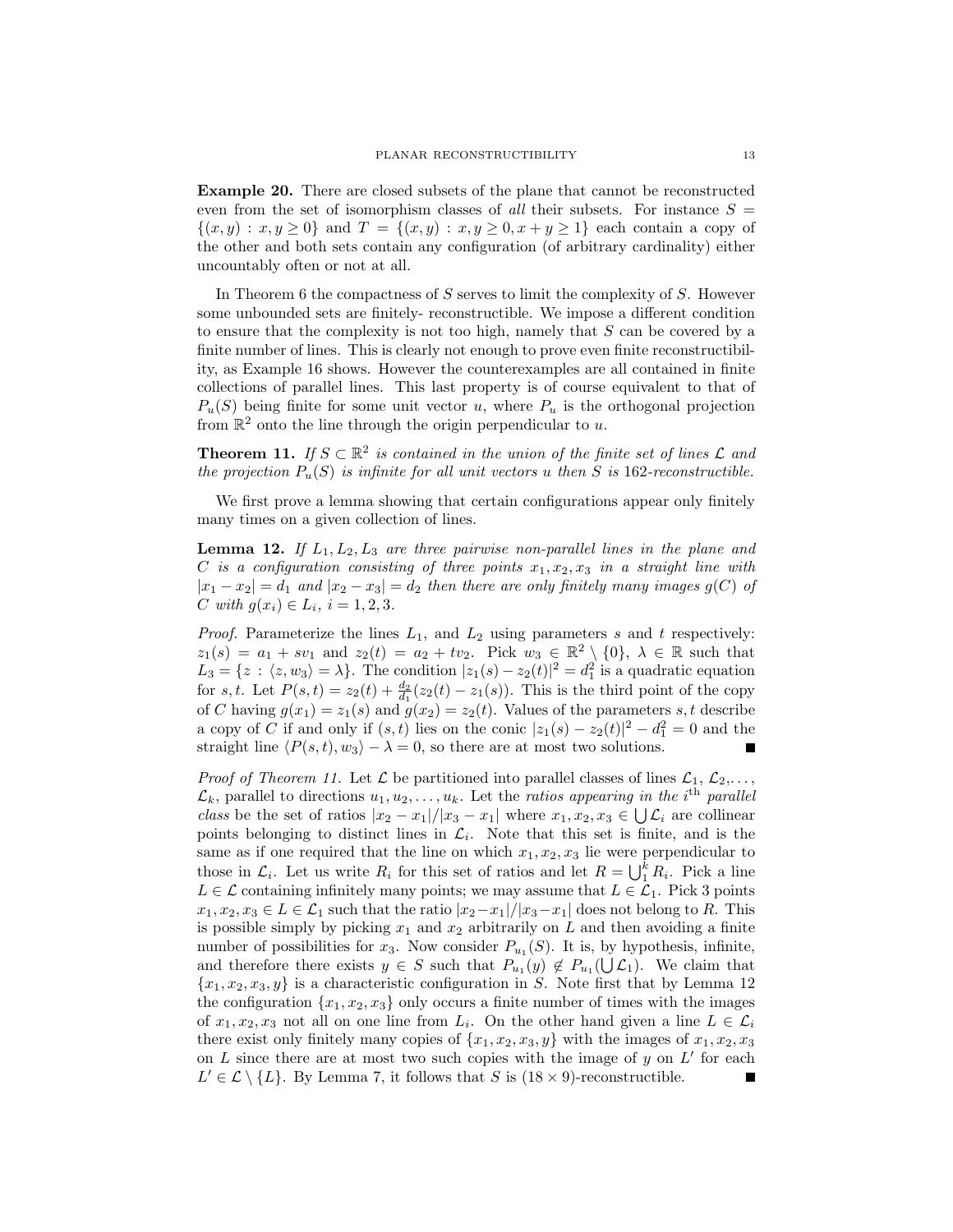#### 5. Further questions

There are several extremely interesting questions still open. In this paper we have shown that finite subsets of the plane can be reconstructed from their 18 decks. However, we know very little in higher dimensions.

**Conjecture 1.** For all  $n \geq 1$  there exists  $k = k(n)$  such that every finite multiset in  $\mathbb{R}^n$  can be reconstructed from its k-deck.

The main difficulty here seems to be reconstructing finite subsets of  $S^{n-1}$  under the action of  $SO(n)$ . In Section 3 we showed that finite subsets of  $S^1$  are 6-reconstructible under the action of  $SO(1)$ . In [32] we show that a similar result for  $S^{n-1}$  would prove Conjecture 1. Note that, for  $n \geq 3$ ,  $SO(n)$  presents some difficulties absent in the planar case  $-SO(n)$  is nonabelian, and there is no "approximating sequence" of finite subgroups analogous to  $\mathbb{Z}_n < \mathbb{T}$ .

A seemingly more general question is that of reconstructing finite multisets in  $\mathbb{R}^n$  up to isometry from the k-deck (given up to isometry). In fact, it is shown in [32] that if finite multisets in  $\mathbb{R}^n$  are reconstructible up to rigid motion from their  $k$ -decks then they can be reconstructed up to isometry from their  $2k$ -decks (given up to isometry).

Returning to two dimensions, we can ask about the reconstructibility of the hyperbolic plane under the action of its isometry group. Very much in this line also is the problem of reconstructing subsets of the extended complex plane  $\mathcal{C}_{\infty}$ under the action of the group of Möbius transformations. We conjecture that in both cases there is a constant  $k$  such that all finite multisets are  $k$ -reconstructible (under the appropriate group action).

#### **REFERENCES**

- [1] N. Alon, Y. Caro, I. Krasikov, and Y. Roditty. Combinatorial reconstruction problems. J. Combin. Theory Ser. B, 47(2):153–161, 1989.
- [2] László Babai. Automorphism groups, isomorphism, reconstruction. In Handbook of combinatorics, Vol. 1, 2, pages 1447– 1540. Elsevier, Amsterdam, 1995.
- [3] J. A. Bondy. A graph reconstructor's manual. In Surveys in combinatorics, 1991 (Guildford, 1991), pages 221–252. Cambridge Univ. Press, Cambridge, 1991.
- [4] J. A. Bondy and R. L. Hemminger. Graph reconstruction—a survey. J. Graph Theory, 1(3):227–268, 1977.
- [5] Thomas H. Brylawski. Reconstructing combinatorial geometries. In Graphs and combinatorics (Proc. Capital Conf., George Washington Univ., Washington, D.C., 1973), pages 226–235. Lecture Notes in Math., Vol. 406. Springer, Berlin, 1974.
- [6] Tom Brylawski. On the nonreconstructibility of combinatorial geometries. J. Combinatorial Theory Ser. B, 19(1):72–76, 1975.
- [7] Peter J. Cameron. Some open problems on permutation groups. In Groups, combinatorics  $\mathcal{B}$ geometry (Durham, 1990), pages 340–350. Cambridge Univ. Press, Cambridge, 1992.
- [8] Peter J. Cameron. Stories about groups and sequences. Des. Codes Cryptogr., 8(3):109–133, 1996. Corrected reprint of "Stories about groups and sequences" [Des. Codes Cryptogr. 8 (1996), no. 1-2, 109–133; MR 97f:20004a.
- [9] Peter J. Cameron. Stories from the age of reconstruction. Congr. Numer., 113:31–41, 1996. Festschrift for C. St. J. A. Nash-Williams.
- [10] F. Harary. On the reconstruction of a graph from a collection of subgraphs. In Theory of Graphs and its Applications (Proc. Sympos. Smolenice, 1963), pages 47–52. Publ. House Czechoslovak Acad. Sci., Prague, 1964.
- [11] Edmund Hlawka, Johannes Schoissengeier, and Rudolf Taschner. Geometric and analytic number theory. Springer-Verlag, Berlin, 1991. Translated from the 1986 German edition by Charles Thomas.